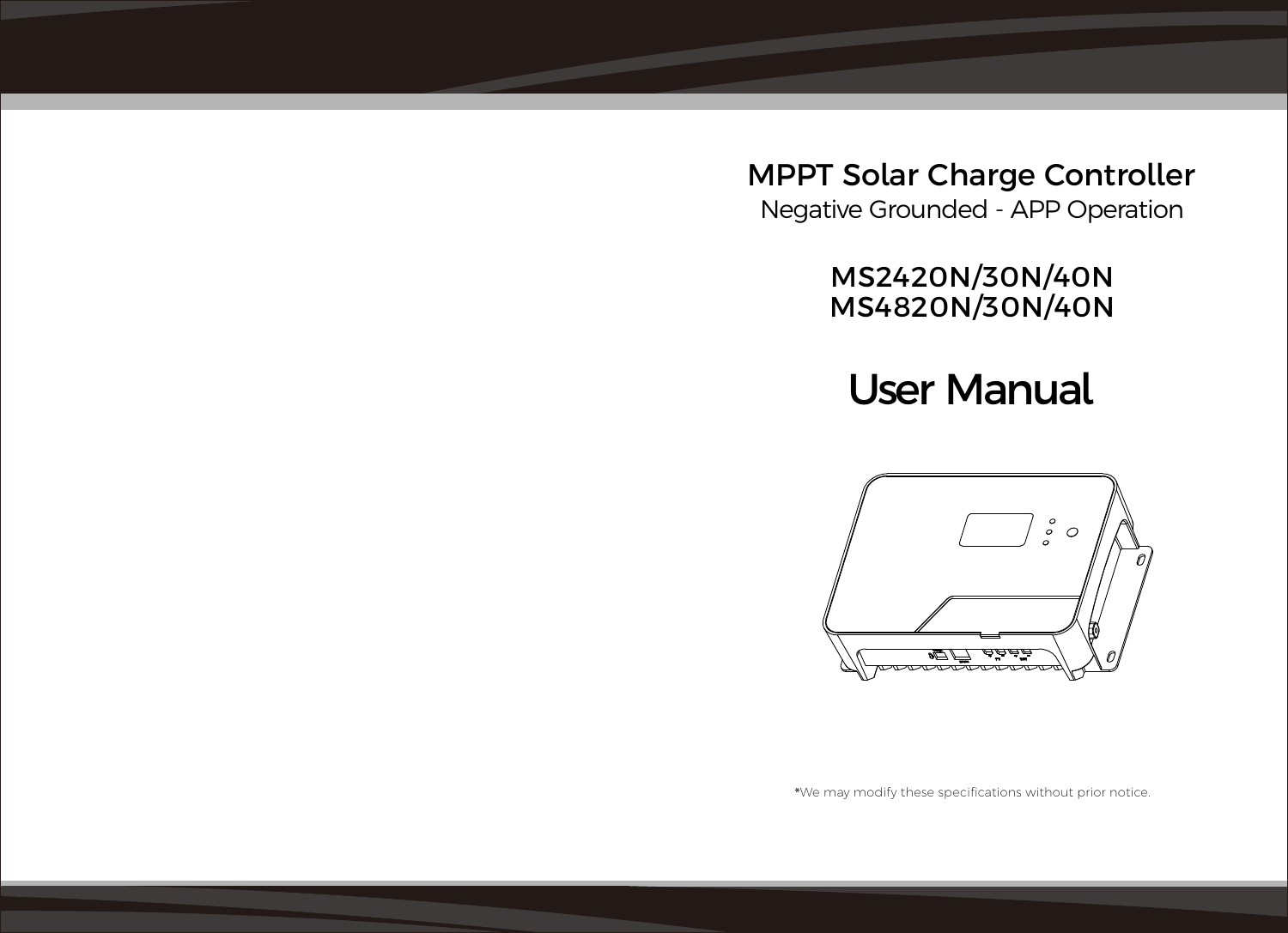## 1. Warnings and Tools Icon Chart 2. Safety Tips

| <b>Icons</b> | <b>Name</b>             | <b>Description</b>                                                                                     |
|--------------|-------------------------|--------------------------------------------------------------------------------------------------------|
|              | High Voltage            | High voltage device.<br>Installation should be<br>performed by an electrician.                         |
|              | High Temperature        | This device will produce heat.<br>Mount device away from other<br>items.                               |
|              | Environmental<br>Hazard | Electronic Equipment.<br>Do not put in landfill.                                                       |
|              | <b>Wire Cutter</b>      | A wire cutter is needed for<br>cutting and stripping prior<br>wires to connect.                        |
|              | Multi-meter             | A multi-meter is needed for<br>testing equipment and verifying<br>polarity of cables.                  |
|              | Anti-static Glove       | Anti-static gloves are<br>recommended to prevent<br>controller damage caused by<br>static electricity. |
|              | <b>Electrical Tape</b>  | Electrical tape is recommended<br>to safely insulate spliced or bare<br>wires.                         |
|              | Screwdriver             | A common size screwdriver is<br>needed to attach wires to the<br>controller.                           |

- **·** It is very important to review this manual thoroughly before attempting installation.
- **·** Beware of any nearby electrical equipment that may interfere with installing this device. And please don't plug in any AC source to this DC-DC product, or it may cause a fire or burn to the device.
- **·** Solar panels can generate high voltages and currents, make sure your solar panels are completely covered from sunlight during installation. It is recommended that installation be performed by a qualified electrician.
- **·** Connecting wires to this device can generate sparks, please wear proper insulation gear while installing this device.
- **·** To avoid damage to the battery or controller, use proper fuses in wiring. Please do not hesitate to contact the professions if you need help with fuse sizing.
- **·** This device is common negative designed, please wiring negative grounded if grounding job is required.
- **·** Please don't keep the battery side open for long time, while the PV input keeps plugging in, or it may cause a screen failure in this device.
- **·** Always keep children away from this device.
- **·** Be certain to use the correct gauge of wire, see below for a table of recommended wire size for various current loads.

| <b>Solar Input Current</b>                 | 5A  | 10A | 20A 30A | 40A |
|--------------------------------------------|-----|-----|---------|-----|
| Wire Cross Section Area (mm <sup>2</sup> ) | 1.5 | 2.5 |         |     |
| Wire AWG                                   | 15  |     | 10      |     |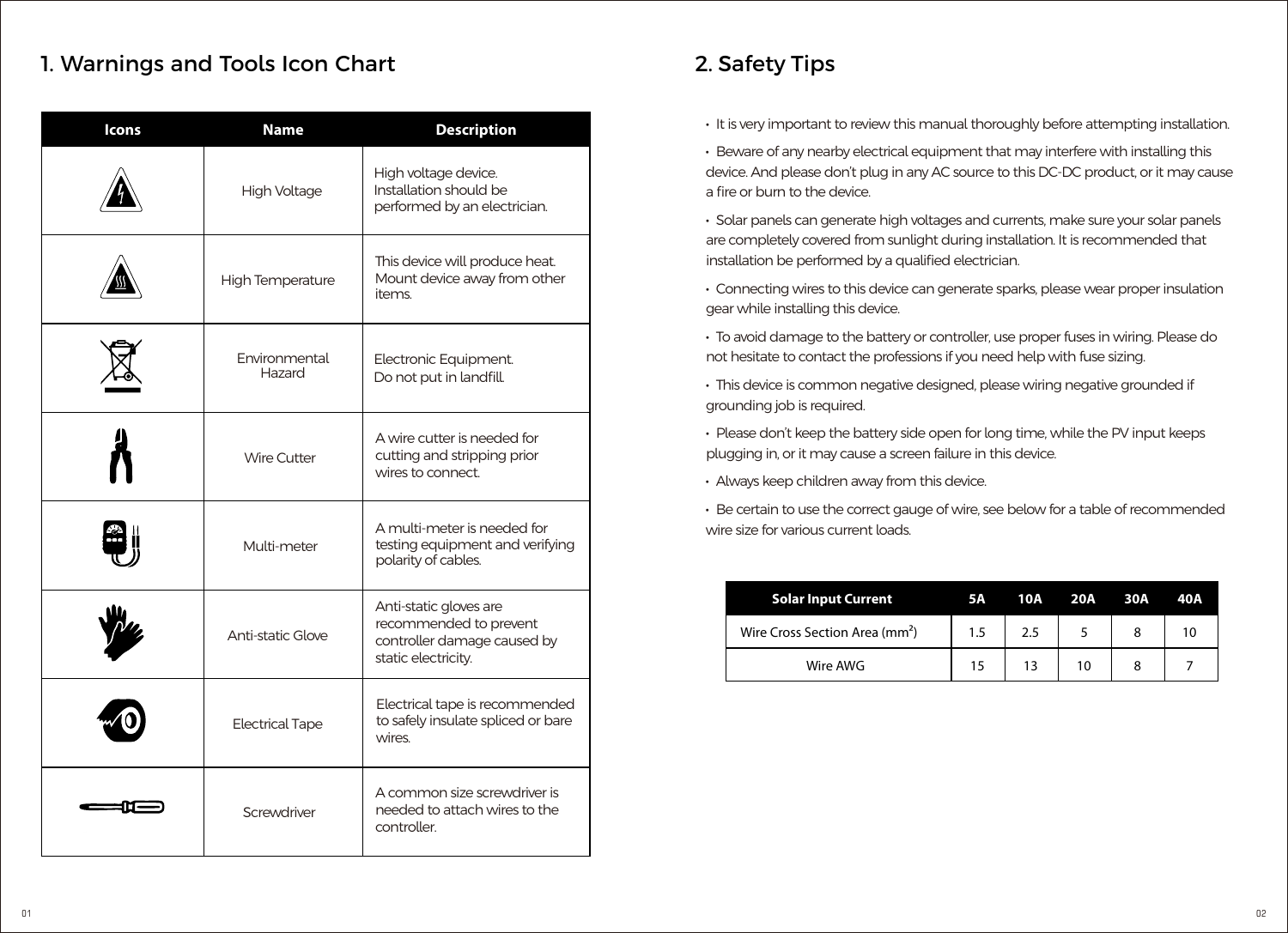## 3. Product Features

Thank you for choosing our products. This solar charge controller is a device for solar charge regulation with the latest MPPT algorithm technology. This device is mainly used in small and medium sized off-grid solar power systems.

#### These MPPT charge controllers have features as follows:

- 1. Aluminum casing + tempered glass cover + screen touch operation
- 2. Great charge performance in high temperature environment
- 3. Built-in BT communication module for mobile phone APP operation
- 4. Inside filled in with silicon/polyurethane for better cooling and waterproof

**·** By continuously checking solar panel power output changes, the controllers employ multiple MPPT charge algorithms in combination to boost charging efficiency in different weather and temperature conditions.

**·** Aluminum casing plus inside filled in complex silicon & polyurethane for a great cooling and waterproof system, ensures better charge performance in environment of high temperature and high humidity.

**·** Tempered glass cover with back-lighted LCD display, touch screen operation for better user experience. More advanced operations are available in mobile phone APP, or in the external remote LCD display device (DS, optional accessory, not in the standard package list)

• Built-in buffer, allows max 25% exceeding rated power input.

**·** With built-in BT communication module in this controller, we provide APP PVChargePro for mobile phone monitoring and operation. You can search"PVChargePro"and download the APP at IOS APP Store and Google Play Store.

**·** Charging modes available for most common deep-cycle battery types in the market, including AGM (sealed lead acid batteries/SLD), GEL, Flooded, and Lithium. For more advanced settings, please operate in the mobile phone APP.

**·** Auto recognition of 12V/24V battery system voltage by MS2420N / MS2430N / MS2440N model; auto recognition of 12V/24V/36V/48V battery system voltage by MS4820N / MS4830N / MS4840N model. Lithium battery excluded from this feature.

**·** Supports recording of system running data including power generated and power utilized for up to 300 days, compatible with monitoring App through IOS and Android.

**·** Industrial grade design with full range of electronic protections, like reverse polarity protection for solar panels and battery wiring.

## 4. Device Diagram

*MS2420N/MS2430N/MS2440N MS4820N/MS4830N/MS4840N*



| #             | <b>Description</b>             | #  | <b>Description</b>               |
|---------------|--------------------------------|----|----------------------------------|
|               | LCD Display Screen             | 6  | External Temperature Sensor Port |
| $\mathcal{P}$ | LED Indicator (PV, BAT, FAULT) | 7  | RS485 Communication Port         |
| 3             | <b>Touch Screen Button</b>     | 8  | Solar Input Terminals            |
| 4             | Grounded Terminal              | 9  | <b>Battery Terminals</b>         |
| 5             | Installation Mounting Holes    | 10 | Magnetic Cover                   |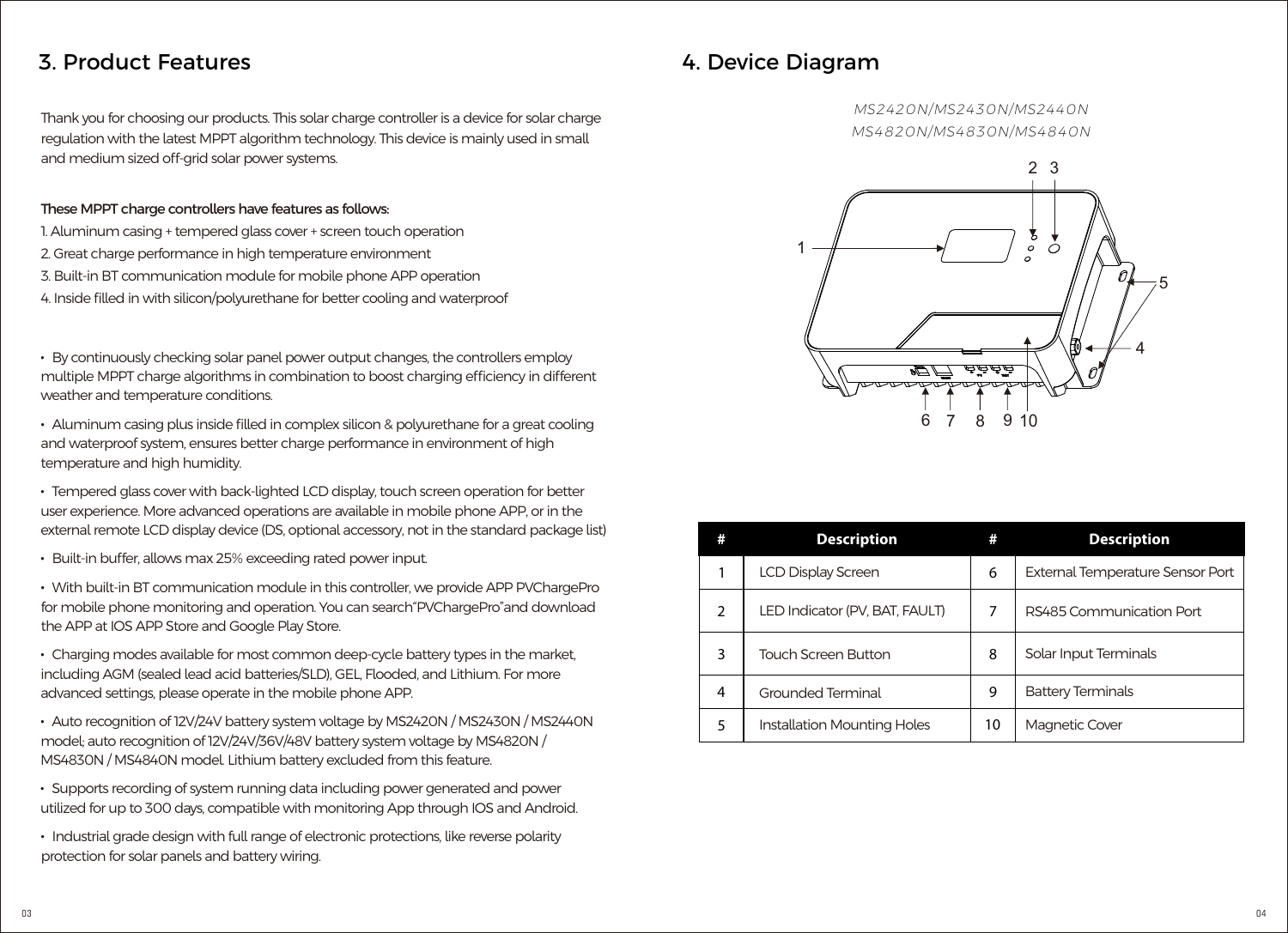## 5. Wiring Instructions





before inserting any wiring leads.

1 & 2: Remove the magnetic cover, and put it aside. 3. Unscrew the terminals completely,



4. Insert the bare wire side of the cable to the terminal, and tighten the screws.

5. Check the wiring condition and put the magnetic cover back.

## 6. Wiring sequence



1.Connect the positive battery wire followed by the negative battery wire.

2.Connect the positive solar array output wire followed by the negative solar array output wire (make sure your solar panels are fully covered to prevent electrical shock)

3.Connect the external temperature sensor to its terminal shown above, and attach or stick the temperature sensor to the battery side.

4.Download APP PVChargePro and turn on the BT function in the mobile phone. Testing the APP function with the controller.

5.Connect the external device through RS485 communication port, like remote LCD display, external BT communication module, parallel charge cable, and etc. (if applicable)

# 7. Device Diagram



| RS485 PIN  |            |            |            |    |    |  |  |
|------------|------------|------------|------------|----|----|--|--|
| $PIN-1$    | $PIN-2$    | $PIN-5$    | $PIN-6$    |    |    |  |  |
| <b>VDD</b> | <b>VDD</b> | <b>GND</b> | <b>GND</b> | D- | D+ |  |  |

# 8. LED Light Signal Interpretation Chart

| <b>LED Name</b> | <b>LED Display</b> | Signal Indication               |  |  |  |  |
|-----------------|--------------------|---------------------------------|--|--|--|--|
|                 | Off                | Not In Charge                   |  |  |  |  |
| PV              | Single Flash       | Solar Input Reverse Polarity    |  |  |  |  |
|                 | Steady On          | In Charge                       |  |  |  |  |
|                 | Single Flash       | <b>Battery Reverse Polarity</b> |  |  |  |  |
| <b>BAT</b>      | Fast Flash         | <b>Battery Over Voltage</b>     |  |  |  |  |
|                 | Steady On          | Battery On & Normal             |  |  |  |  |
|                 | Off                | No Error or Alarm               |  |  |  |  |
| <b>FAULT</b>    | Steady On          | System with Error or Alarm      |  |  |  |  |

\* Please don't keep the battery terminal open for long, while PV input keeps on.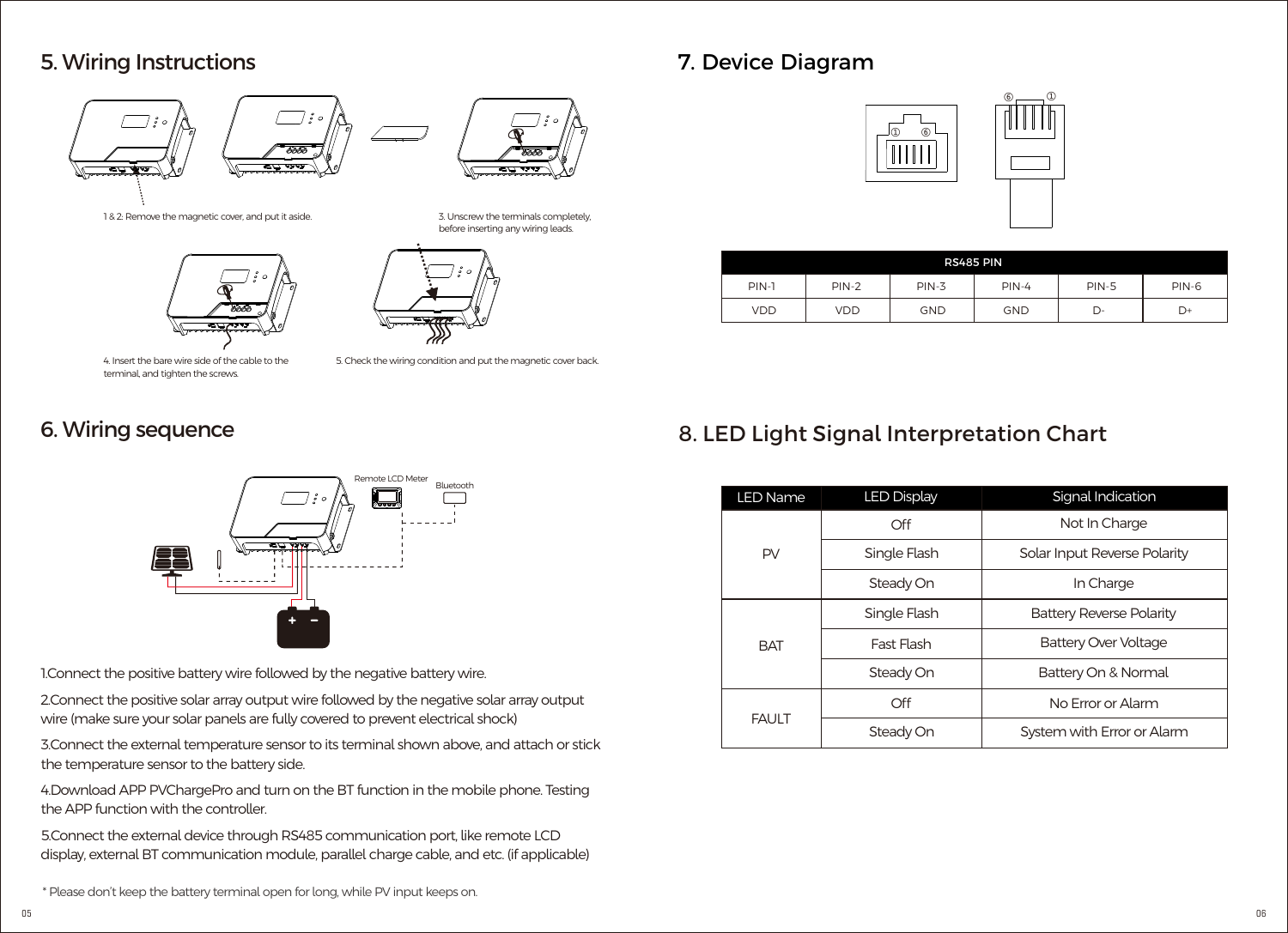# 9. LCD Display Interface



#### 9.1 Start the system & recognizes the voltage

System startup: auto recognize the battery voltage 12/24/36/48V



#### 9.2 LCD Display Cycle

The battery voltage view will be displayed by default when the system is started. Use the function key to cycle through different views.

( both Fahrenheit and Celsius temperature views are supportable, can be shifted each other in the set mode) , the error code. LCD screen display cycle: battery voltage, battery SOC, temperature



# 10. LCD Display Interface

| <b>Function Key</b> | System Mode | Operation          | <b>Operation Description</b>                                                                     |
|---------------------|-------------|--------------------|--------------------------------------------------------------------------------------------------|
|                     | View Mode   | <b>Short Press</b> | <b>View Next Page</b><br>(according to the LCD<br>screen display cycle)                          |
|                     |             | Long Press         | <b>Enter SFT mode</b>                                                                            |
|                     | Set Mode    | <b>Short Press</b> | Increase Parameter Value<br>(Return to the minimum<br>value after reaching the<br>maximum value) |
|                     |             | Long Press         | Exit SET Mode & Saving Date                                                                      |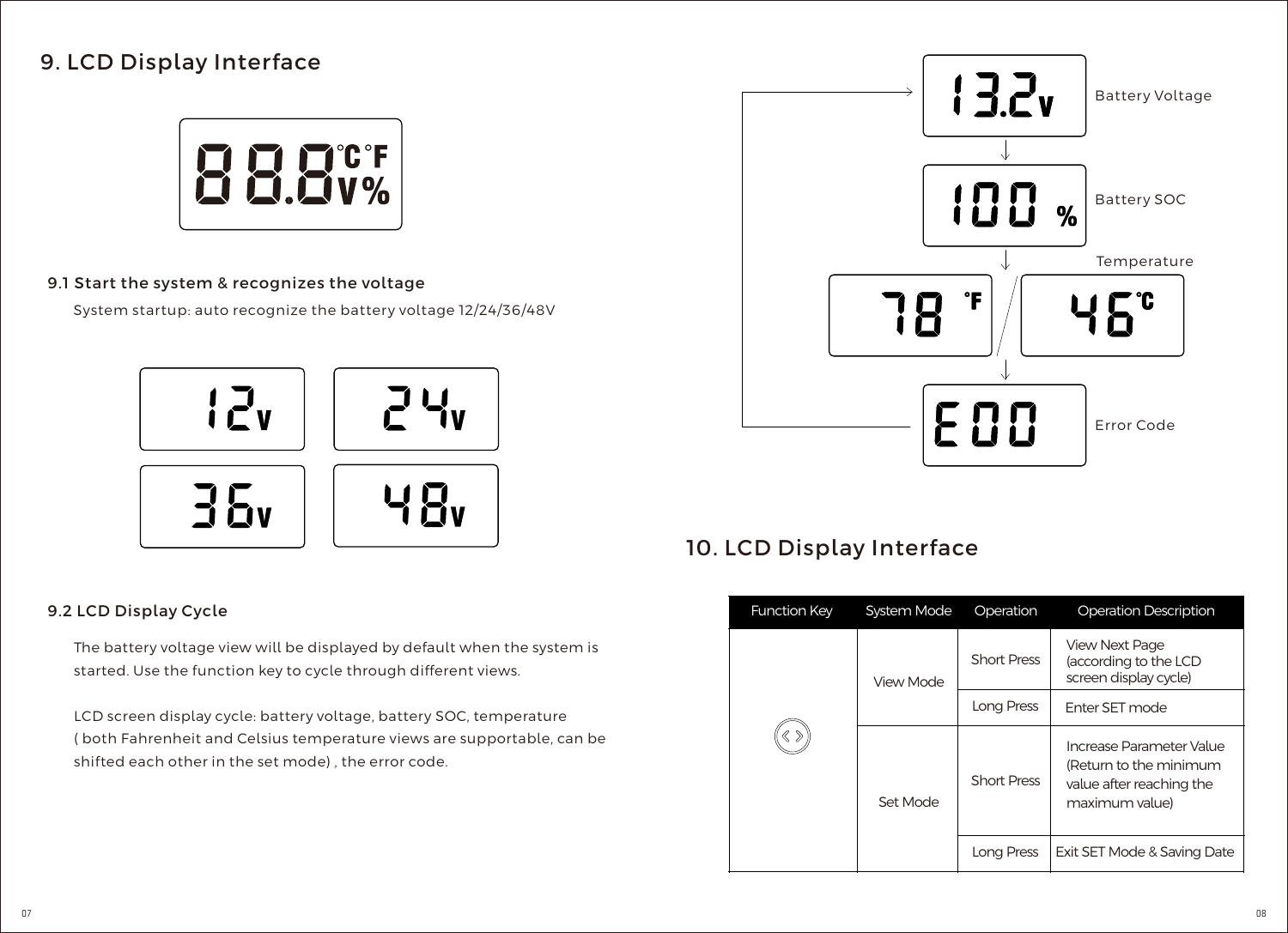# 11. Introduction to setting parameters

### 1.Setting Battery Mode

In [Battery Voltage], [Battery SOC], or [Error] page, long press the touch key to enter the battery type setting.

\* Note: If users need to choose USE or LI battery mode, they can only operate through APP.

#### 1.1.Battery Type Setting (USE)



1.2.Battery Type Setting ( LI)



1.3 Other Battery Types Setting:



|  | <b>Battery Type</b>                                                                          | Description        | Description                                                                                                                                                             |  |  |  |  |
|--|----------------------------------------------------------------------------------------------|--------------------|-------------------------------------------------------------------------------------------------------------------------------------------------------------------------|--|--|--|--|
|  | Flooded Lead-acid battery<br>FI D<br>Sealed Lead-acid<br>SFI.<br>battery - SLD /AGM          |                    |                                                                                                                                                                         |  |  |  |  |
|  |                                                                                              |                    | Parameters set on default, not adjustable.<br>Battery system voltage automatically                                                                                      |  |  |  |  |
|  | GFI.                                                                                         | <b>Gel Battery</b> | recognized.                                                                                                                                                             |  |  |  |  |
|  | Lithium Battery<br>$\mathsf{L}$<br>Advanced User Mode<br><b>USE</b><br>For Professions Only. |                    | Battery system voltage and parameter<br>settings are only allowed to set by APP<br>operation or in the remote display.                                                  |  |  |  |  |
|  |                                                                                              |                    | Battery system voltage and advanced<br>parameter settings are only allowed to set<br>by APP operation.<br>Part of the parameters could be set in the<br>remote display. |  |  |  |  |

### 2.Temperature unit setting:

In the 【Temperature】page, long press the key to enter and set the temperature unit.

**℉ = ℃\*1.8 + 32。**

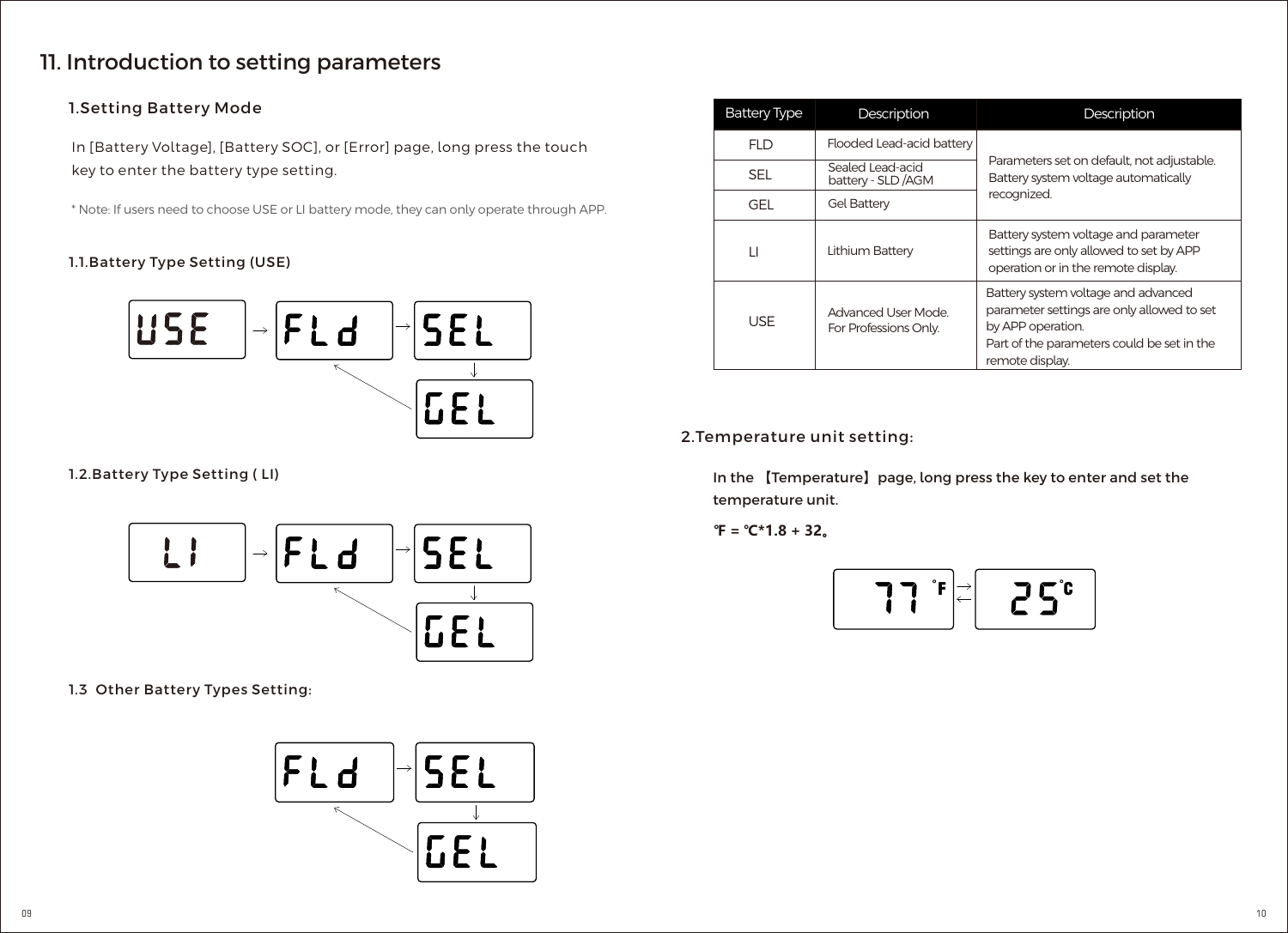

| Code            | Error                              | Description                                                                                                         | Quick Troubleshoot                                                          |
|-----------------|------------------------------------|---------------------------------------------------------------------------------------------------------------------|-----------------------------------------------------------------------------|
| EO <sub>O</sub> | No Error                           |                                                                                                                     |                                                                             |
| E02             | <b>Battery Over-voltage</b>        | Battery voltage has<br>exceeded controller limit.                                                                   | Check battery bank voltage for<br>compatibility with controller.            |
| F <sub>06</sub> | Equipment<br>Overheating           | Controller exceeds<br>operating temperature<br>limit                                                                | Ensure the controller is placed<br>in a well-ventilated cool, dry<br>place. |
| F <sub>07</sub> | Environment<br>Over-temperature    | The device working<br>surrounding temperature<br>is too high, and the<br>controller would stop<br>charging anytime. | Try to lower the working<br>surrounding temperature.                        |
| F <sub>10</sub> | Solar Over-voltage                 | Solar array voltage<br>exceeds controller rated<br>input voltage.                                                   | Decrease the voltage of solar<br>panels connected to the<br>controller      |
| E13             | Solar Reverse<br>Polarity          | Solar array input wires<br>connected with reverse<br>polarity.                                                      | Disconnect and re-connect with<br>correct wire polarity.                    |
| F14             | <b>Battery Reverse</b><br>Polarity | Battery connection wires<br>connected with reverse<br>polarity.                                                     | Disconnect and re-connect with<br>correct wire polarity                     |

\* Note: the missing error codes in the above chart indicates that this controller has no such error or alarm condition.

## 12. Error Code Chart **13. Controller Specification**

For example, the equalize charge voltage for a 12V FLD (Flooded) battery bank is 14.8V\*1=14.8V. The equalizing charge voltage for a 24V FLD (Flooded) battery bank is 14.8V\*2=29.6V. The variable "n" is adopted as a multiplying factor when calculating parameter voltages, the rule for "n" is listed as: if battery system voltage is 12V, n=1; 24V, n=2; 36V, n=3; 48V, n=4.

| Controller Parameter<br>Value           |                                                  |                                  |                       |                                   |                           |                                                       |                             |                                                |                                                 |
|-----------------------------------------|--------------------------------------------------|----------------------------------|-----------------------|-----------------------------------|---------------------------|-------------------------------------------------------|-----------------------------|------------------------------------------------|-------------------------------------------------|
| Model No.                               | <b>MS2420N</b>                                   | <b>MS2430N</b><br><b>MS2440N</b> |                       |                                   | MS4820N                   |                                                       | <b>MS4830N</b>              |                                                | <b>MS4840N</b>                                  |
| System Wiring<br>Grounded               |                                                  |                                  |                       |                                   | Negative Grounded         |                                                       |                             |                                                |                                                 |
| <b>Battery System</b><br>Voltage        | 12V/24V<br>Auto(FLD/GEL/SLD)<br>Manual (Li/User) |                                  |                       |                                   |                           | 12/24/36/48V<br>Auto(FLD/GEL/SLD)<br>Manual (Li/User) |                             |                                                |                                                 |
| No-load Loss                            |                                                  | 12mA/12V; 10mA/24V               |                       |                                   |                           |                                                       |                             |                                                | 12mA/12V:10mA/24V:8mA/36V:6mA/48V               |
| Max Solar Input<br>Voltage              |                                                  | $<$ 100 $V$ oc                   |                       |                                   |                           |                                                       | $150$ Voc                   |                                                |                                                 |
| Rated Solar Charge<br>Current           | 20A                                              | 30A                              |                       | 40A                               | 20A                       |                                                       | 30A                         |                                                | 40A                                             |
| Max Solar Input<br>Power                | 300W/12V<br>600W/24V                             | 450W/12V<br>900W/24V             | 600W/12V<br>1200W/24V |                                   |                           | 300W/12V<br>600W/24V<br>900W/36V<br>1200W/48V         |                             | 450W/12V<br>900W/24V<br>1350W/36V<br>1800W/48V | 600W/12V<br>1200W/24V<br>1800W/36V<br>2400W/48V |
| Operating<br>Temperature                |                                                  |                                  |                       | $-35^{\circ}$ C ~ $+45^{\circ}$ C |                           |                                                       |                             |                                                |                                                 |
| <b>IP Protection</b>                    |                                                  |                                  |                       |                                   | <b>IP34</b>               |                                                       |                             |                                                |                                                 |
| Net Weight                              | 1.0 <sub>kq</sub>                                | 2.0 kg                           |                       | 2.0 kg                            | 1.1 kg                    |                                                       | 2.1 kg                      |                                                | 2.1 kg                                          |
| Communication Port                      |                                                  |                                  |                       |                                   | RS485+Bluetooth(APP)      |                                                       |                             |                                                |                                                 |
| <b>Operating Altitude</b>               |                                                  |                                  |                       |                                   | ≤3000 meters              |                                                       |                             |                                                |                                                 |
| <b>Controller Dimension</b>             | 190*120*59mm                                     | 218*150*65mm                     |                       |                                   | 190*120*59mm              |                                                       | 218*150*65mm                |                                                |                                                 |
| <b>Battery Voltages</b>                 |                                                  |                                  |                       |                                   | <b>Battery Parameters</b> |                                                       |                             |                                                |                                                 |
| <b>Battery Types</b>                    | <b>FLD</b>                                       | <b>SEL</b>                       |                       | <b>GEL</b><br>(default)           |                           |                                                       | <b>USER</b><br>(adjustable) |                                                | $\Box$<br>(adjustable)                          |
| Equalize Charge<br>Voltage              | 14.8V*n                                          | 14.6V*n                          |                       |                                   |                           | Default                                               |                             |                                                |                                                 |
| Boost Charge Voltage                    | 14.6V*n                                          | 14.4V*n                          |                       | 14.2V*n                           |                           | Default: GEL                                          |                             |                                                | Default: 14.2V*n                                |
| Float Charge Voltage                    |                                                  | 13.8V*n                          |                       |                                   |                           | Default: GEL                                          |                             |                                                |                                                 |
| <b>Boost Charge</b><br>Recovery Voltage |                                                  | 13.2V*n                          |                       |                                   |                           |                                                       | Default: GEL                |                                                |                                                 |
| Over-discharge<br>Recovery Voltage      |                                                  |                                  |                       |                                   |                           |                                                       |                             |                                                |                                                 |
| Over-discharge<br>Voltage               |                                                  |                                  |                       |                                   |                           |                                                       |                             |                                                |                                                 |
| Auto Temperature<br>Compensation        |                                                  | $-3mV/2V$ <sup>o</sup> C         |                       |                                   |                           | Default: GEL                                          |                             |                                                |                                                 |
| Accessory List                          |                                                  |                                  |                       |                                   | Package Status            |                                                       |                             |                                                |                                                 |
| External Temperature<br>Sensor          | Yes                                              |                                  |                       |                                   |                           |                                                       |                             |                                                |                                                 |
| Remote LCD Meter                        | Optional                                         |                                  |                       |                                   |                           |                                                       |                             |                                                |                                                 |
| <b>Bluetooth Module</b>                 |                                                  |                                  |                       |                                   | Yes/Inbuit                |                                                       |                             |                                                |                                                 |
| Parallel Charge Use<br>Cable            |                                                  |                                  |                       |                                   | Optional                  |                                                       |                             |                                                |                                                 |
| Installation Guidance<br>Paper          | Yes                                              |                                  |                       |                                   |                           |                                                       |                             |                                                |                                                 |
| User Manual                             |                                                  |                                  |                       |                                   | Yes                       |                                                       |                             |                                                |                                                 |